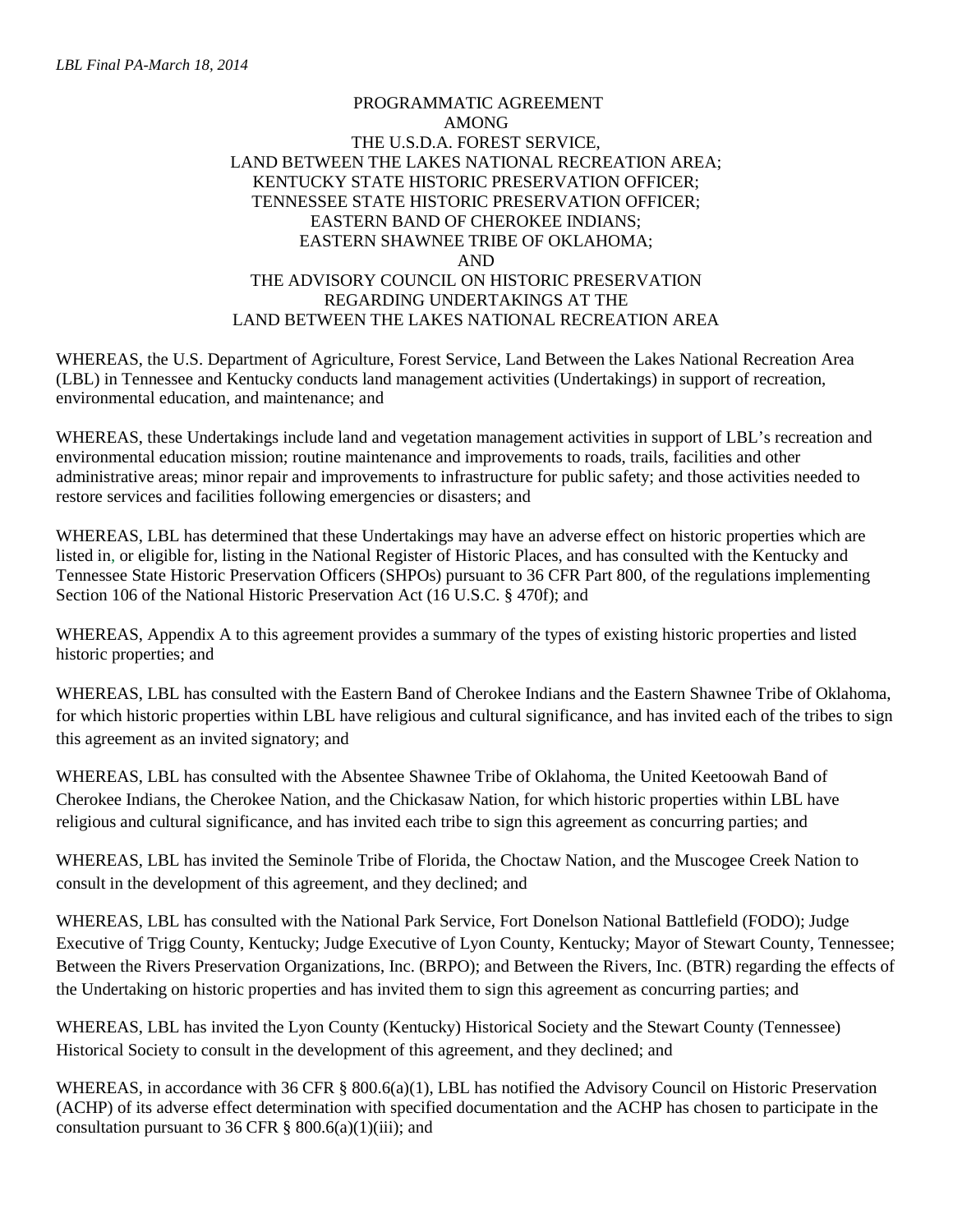#### *LBL Final PA-March 18, 2014*

WHEREAS, LBL wishes to streamline the Section 106 review of the Undertakings and has proposed this agreement pursuant to 36 CFR § 800.14(b)(3); and

WHEREAS, terms used in this agreement retain their meanings as defined in 36 CFR § 800.16.

NOW, THEREFORE, the LBL, Kentucky SHPO, Tennessee SHPO, and ACHP agree that the Undertakings shall be implemented in accordance with the following stipulations in order to take into account the effect of the Undertaking on historic properties.

### STIPULATIONS

LBL shall ensure that the following measures are carried out:

### I. ROLES AND RESPONSIBILITIES

A. The LBL Area Supervisor is the "federal agency official" as defined in 36 CFR § 800.2(a), having approval authority for an Undertaking and the ability to commit the Forest Service to take appropriate action for a specific Undertaking as a result of Section 106 compliance. The Area Supervisor shall maintain appropriate professional and technical staff to carry out the terms of this PA.

B. The LBL Heritage Program Manager is an individual who is certified by the Tennessee and Kentucky SHPOs and meets, at a minimum, the standards set forth in Forest Service Manual 2360, the provisions of the Operating Manual for Qualifications X-118, and /or the Secretary of the Interior's *Standards and Guidelines for Archaeology and Historic Preservation, Professional Qualifications for Archeologists and/or Historians* (48 FR 190:44716-44742). He/she advises the Area Supervisor in the implementation of this Agreement and the Section 106 review process in general and directs appropriate professional and technical heritage staff who carry out the terms of this PA.

### II. COORDINATION WITH THE NATIONAL ENVIRONMENTAL POLICY ACT (NEPA)

A. LBL shall continue to combine Tribal consultation and Section 106 public input notification with NEPA scoping. LBL shall notify and involve the Tribes and public as required by the Council of Environmental Quality and Forest Service NEPA regulations (40 CFR 1501.7, 40 CFR 1506.6, 36 CFR 220.4(e) and FSH 1909.15 Chapter 10 Sec. 11). LBL shall use any combination of NEPA scoping notices, the LBL website [\(www.lbl.org\)](http://www.lbl.org/), news releases, public workshops, NEPA Summary of Proposed Actions (SOPA) and scoping mailing list, or community meetings to share information about proposed projects, to request information and concerns about sacred sites and other heritage sites, and how to provide comment. Requests to be added to the LBL NEPA mailing lists are accepted at any time and open to anyone.

B. LBL shall use NEPA communications via e-mail and/or website at [www.lbl.org/LRMPProjects.html](http://www.lbl.org/LRMPProjects.html) to notify Indian tribes of Undertakings and solicit their input on impacts or concerns related to traditional use and/or sacred sites.

C. LBL shall use NEPA communications via e-mail and/or website at [www.lbl.org/LRMPProjects.html](http://www.lbl.org/LRMPProjects.html) to notify the public of Undertakings and solicit their input about historic preservation concerns. If a member of the public or representative of an agency or organization demonstrates interest in an Undertaking and its effects on historic properties as a result of NEPA communications, the Area Supervisor may invite that person to participate in the Section 106 review as a consulting party in accordance with 36 CFR  $\S$  800.2(c)(5) and 800.3(f)(3).

D. The Area Supervisor should complete one of the following prior to issuing a NEPA decision:

1. Make a finding that the Undertaking is exempt from review and include documentation of the finding in the NEPA administrative record (Stipulation III).

2. Make a finding of no historic properties present in the APE or no historic properties adversely affected by the Undertaking and complete the procedures in Stipulation IV.D.

3. Make a finding of historic properties adversely affected by the Undertaking and complete the procedures at 36 CFR § 800.6 or 7.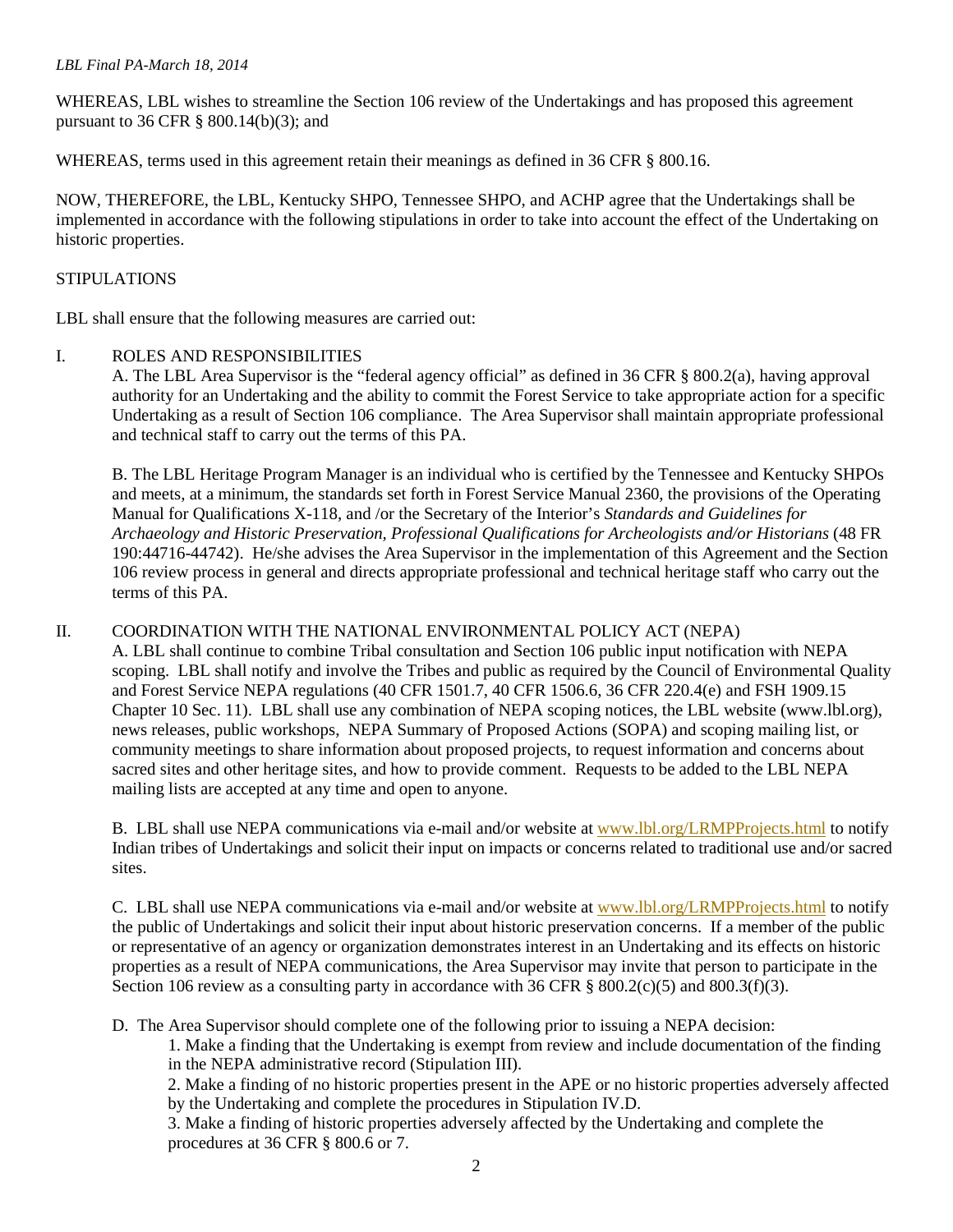## III. UNDERTAKINGS EXEMPT FROM REVIEW

A. An Undertaking is exempt from Section 106 review if it is included in the following list:

1. Research activities involving no destructive actions (demolition or dismantling are destructive actions) or ground disturbance.

2. Placement of geophysical seismic monitoring equipment on the surfaced portion or within the prism (area clearly associated with road construction, from road surface to top of cut and/or toe of fill) of a regularly maintained road.

3. Permits, easements, rights-of-way, and leases that do not authorize ground disturbance or demolition, rehabilitation, restoration, and/or renovation of standing structures.

4. Maintenance or alteration of existing standing structures or objects less than 50 years old as long as they lack any historic context or architecture that might contribute to their being considered significant and therefore eligible for listing on the National Register in spite of being less than 50 years old (i.e., administrative structures, recreation structures, boat launch ramps, campgrounds, cattle guards, fences, stock tanks).

5. Transfer of use authorization from one authority to another when an action such as a boundary adjustment necessitates changing a right-of-way or easement from one authority to another (e.g., Forest Service Special Use Permit to a USFA Title V Right-of-Way) when such transfer will not require ground disturbing activities.

6. Withdrawal revocations (lands that return to Forest Service control from other Federal or State agencies).

7. Installation, maintenance, or repair of sign and/or gate posts when additional ground disturbance beyond digging a post hole is not involved.

8. Temporary road closures that involve installation of barriers such as gates, imported dirt/rock berms, or strategically dropped trees.

9. Routine maintenance or repair of existing trails when performed with hand tools (does not include trail relocation).

10. Routine maintenance or repair of existing fences and/or gates.

11. Routine maintenance or repair of existing roads, culverts, and bridges.

12. Non-ground disturbing broadcast seeding, no-till seeding, and spreading mulch for establishment of vegetation and all routine mowing.

13. Wildlife stand improvement (WSI) where actions consist of cutting a slash in trees that range in size from 1"-6" in diameter (at breast height) to apply herbicide.

14. Vegetation reclamation treatments for routine maintenance of open land fields including removal of fallen trees and/or grinding of above ground invasive species such as autumn olive from the perimeter and/or within the fields.

15. Pesticide/Herbicide spray projects involving no ground disturbance.

16. Timber stand improvement (TSI) and/or timber thinning where cutting is done by hand with a chainsaw and trees are left in place on the ground.

17. Burning of brush piles in locations that do not contain or are adjacent to any historic properties.

18. Hand and dibble (tool used to create holes for planting seedlings) vegetation planting.

B. The Area Supervisor, with the advice of the Heritage Program Manager, may determine that an Undertaking not included in the exemption list is exempt from Section 106 review if either of the following are true:

1. The APE for the Undertaking has been adequately surveyed and no historic properties are present, or

2. The APE for the Undertaking has been previously disturbed and presents no potential for historic properties to be present

C. The Heritage Program Manager shall ensure that documentation of the finding that an Undertaking is exempt from review is included in the project file and NEPA administrative record and shall report on such findings in the Annual Report (Stipulation XII.A.1) in table format as shown in Appendix D.

D. The signatories may add, alter, or remove Undertakings from the exemption list by mutual written consent (Stipulations XII.A.4 and XII.B).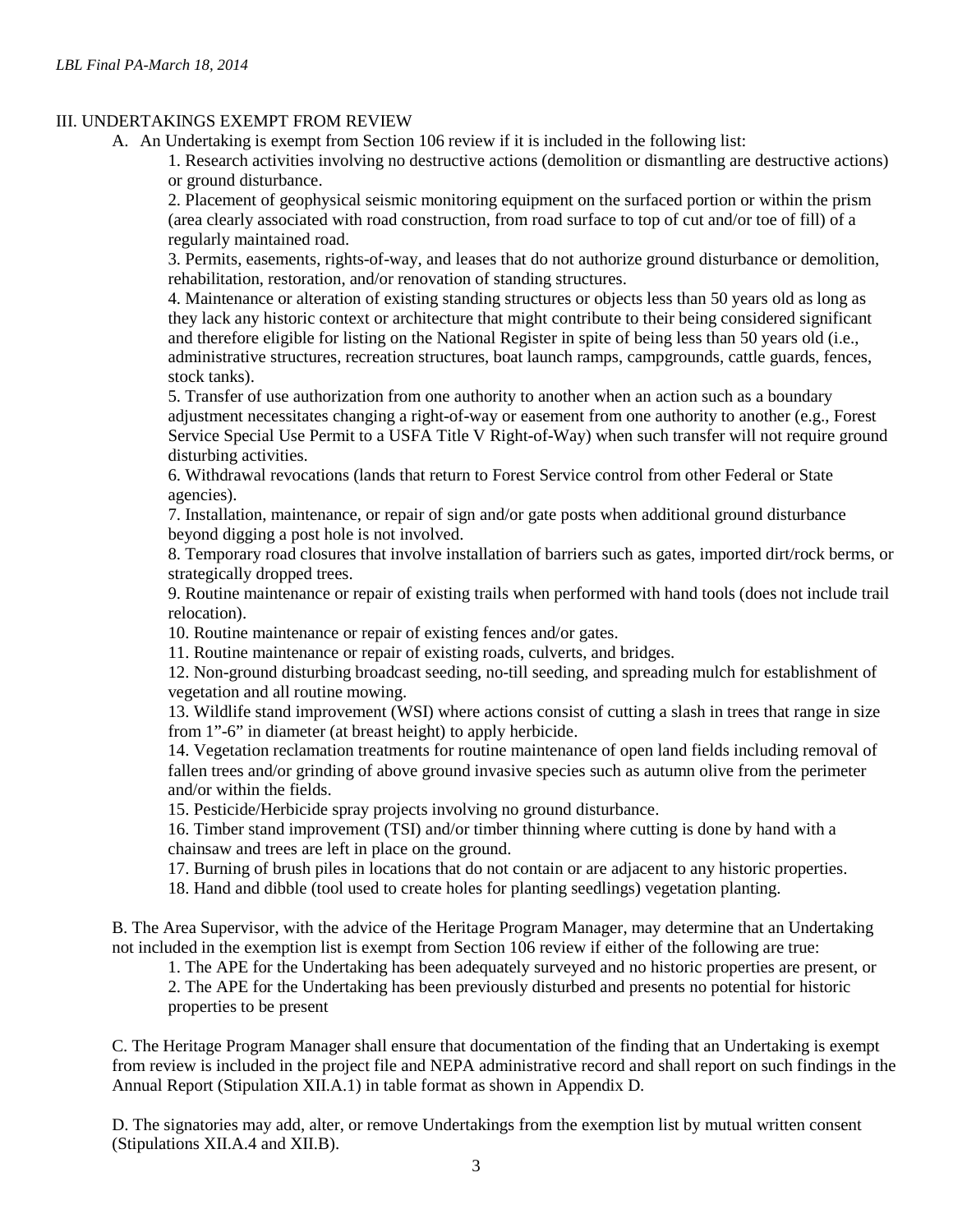#### IV. STREAMLINED REVIEW PROCESS

For convenience, Appendix B presents a flowchart illustrating the streamlined review process.

A. Decision to use the process.

With the advice of the Heritage Program Manager, the Area Supervisor may use the streamlined review process for individual Undertakings at LBL.

- 1. If the Area Supervisor determines that Section 106 documentation shall be prepared by non-federal contractors, consultants, researchers, ARPA permitees, or other applicants, he/she shall not use the streamlined process.
- 2. If the Area Supervisor determines that the Undertaking does not fit those identified in the second "Whereas" clause above, he/she shall not use the streamlined process.
- 3. If the Area Supervisor determines, in consultation with an Indian tribe, that an Undertaking may affect a historic property of religious and cultural significance to the Indian tribe, he/she shall not use the streamlined process.
- 4. If the Area Supervisor determines, in consultation with the SHPO or other consulting parties, that an Undertaking is likely to present controversy regarding its effects to historic properties, he/she shall not use the streamlined process.
- 5. If the Area Supervisor understands that another federal agency has Section 106 responsibilities for the same Undertaking, he/she may not use the streamlined process to satisfy the other agency's responsibilities.
- 6. If the Area Supervisor determines for any reason and at any time during the process that an Undertaking is not appropriate for the streamlined process, he/she shall meet the requirements of the Section 106 review process defined in 36 CFR § 800.3 – 7.
- B. Identification, Evaluation and Assessment of Effects.

1. The Area Supervisor, advised by the Heritage Program Manager, shall determine the scope of identification efforts in a manner consistent with 36 CFR § 800.4(a).

a. The Area Supervisor shall determine and document the Area of Potential Effects (APE). He/she shall ensure that any "contingency areas" are included in the APE. A contingency area is an area adjacent to a prescribed burn boundary which may be affected if the fire escapes from intended control lines.

b. The Heritage Program Manager shall ensure and oversee the implementation of the appropriate survey strategy or strategies for the Undertaking:

i. For all Undertakings:

(a) Conduct background research to identify known historic properties, previously listed or determined eligible for the National Register, and potential "cultural resource" locations in the APE. A cultural resource is an object or definite location of human activity, occupation, or use identifiable through field survey, historical documentation, or oral evidence. Cultural resources are prehistoric, historic, archaeological, or architectural sites, structures, places, or objects and traditional cultural properties. Cultural resources include the entire spectrum of resources for which the Heritage Program is responsible ranging from artifacts to cultural landscapes without regard to eligibility for listing on the National Register of Historic Places. (Forest Service Manual 2360 – Heritage Program Management, Section 2360.5 – Definitions, page 21). An existing cemetery is a cultural resource.

(b) Enter potential cultural resource locations in the APE in the LBL Geographic Information System (GIS).

(c) Make a reasonable and good faith effort to survey the APE; record any cultural resources observed with a global positioning system (GPS) device, notes and photographs; and update GIS with the results.

(d) Except for prescribed burns, efforts shall be made to record identified cultural resources with the appropriate state agency prior to assessment of effects. In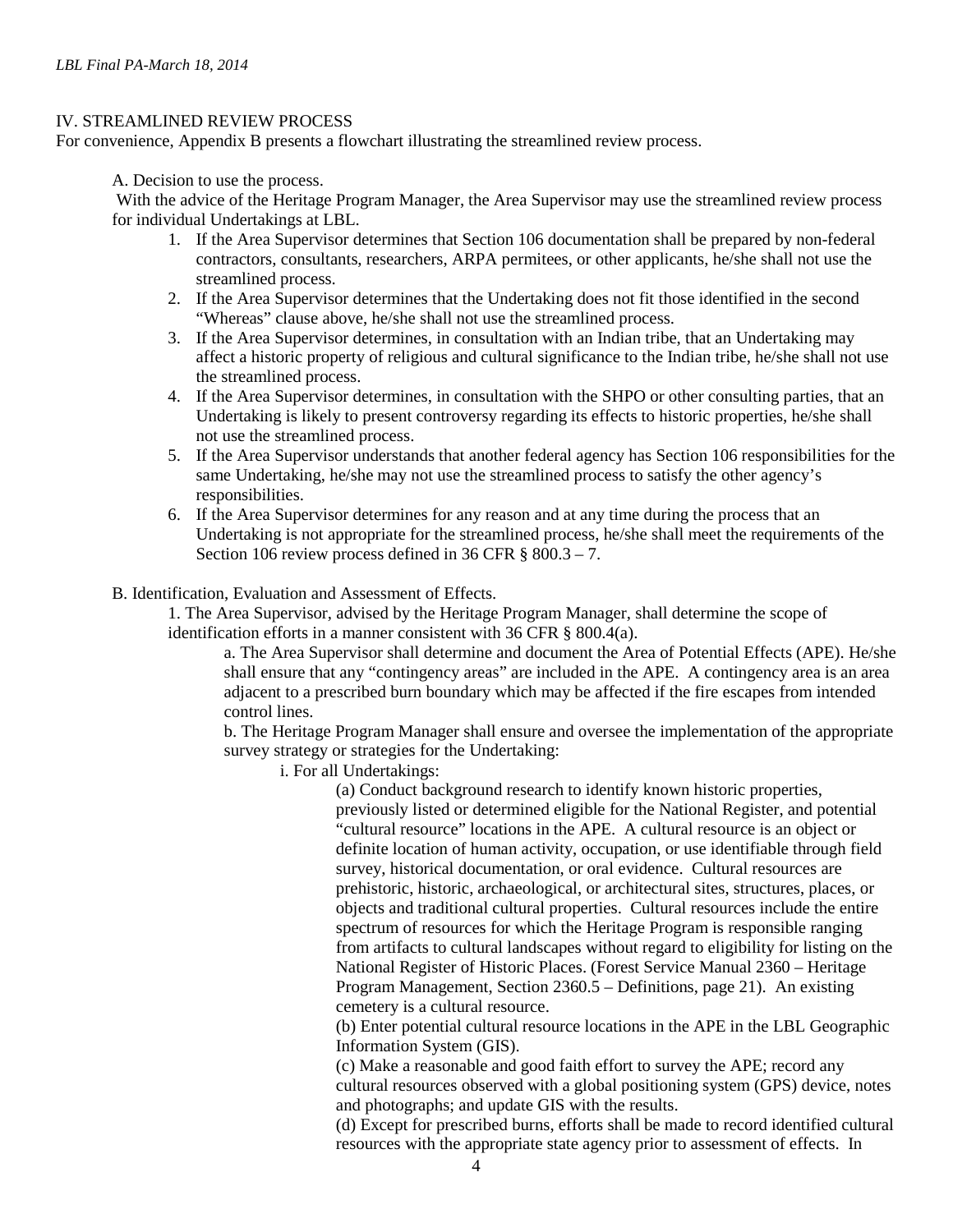Kentucky, archaeological sites shall be recorded with the Kentucky Office of State Archaeology and above-ground resources should be recorded with the Kentucky Heritage Council. In Tennessee, archaeological sites shall be recorded with the Tennessee Division of Archaeology and above-ground resources should be recorded with the Tennessee Historical Commission.

ii. In addition, for Prescribed Burns:

(a) LBL Fire or Heritage staff shall call identified cemetery contacts to:

(1) inform them of the planned prescribed burn Undertaking;

(2) ask them to share the information with others who use, maintain, and visit the cemetery;

(3) ask if funerals are planned during the prescribed burn Undertaking; (4) establish a communication tree in the event a funeral needs to be planned; and

(5) discuss the potential for the prescribed burn to address vegetation maintenance in or adjacent to the cemetery.

(b) The Heritage Program Manager shall ensure that cemetery contact call documentation is included in the project file and the NEPA administrative record. (c) Make every effort to record cultural resources identified during pre-burn survey within one year of implementation of the prescribed burn.

2. The Area Supervisor, with the advice of the Heritage Program Manager, shall determine if the APE contains any cultural resources or historic properties, previously determined eligible for or listed in the National Register of Historic Places.

3. The Area Supervisor, with the advice of the Heritage Program Manager, shall determine if there is a low probability that unidentified historic properties may be present in the APE considering:

- a. background research,
- b. consultation with Indian tribes and other consulting parties
- c. oral history interviews, and
- d. any past planning, research, or studies.

4. The Area Supervisor, with the advice of the Heritage Program Manager, shall determine if the following standard treatments can be implemented to avoid adverse effects to identified historic properties or cultural resources in the APE. The signatories can add, alter, or remove standard treatments by mutual written consent (Stipulations XII.A.4 and XII.B).

a. For prescribed burn Undertakings, the Area Supervisor can avoid adverse effects if he/she can ensure that the identified historic properties and cultural resources are mapped and treated as "exclusion zones" during the Undertaking. The Heritage Program Manager shall consult with the LBL Fire Management Officer (FMO) to develop and implement burn-specific exclusion zone protection measures.

b. For Undertakings involving the restoration, rehabilitation, repair, maintenance, stabilization, hazardous material remediation, and/or provision of handicapped access to historic properties that are buildings or structures, the Area Supervisor may avoid adverse effects by ensuring the Undertaking is consistent with the Secretary of the Interior's Standards for the Treatment of Historic Properties, that the Undertaking is monitored, and progress is documented in the Annual Report (Stipulation XII.A).

c. For all other Undertakings, the Area Supervisor can avoid adverse effects if identified historic properties and cultural resources are mapped, flagged in the field with an appropriate buffer, treated as "exclusion zones", and monitored by heritage staff, when necessary, during the Undertaking. The Area Supervisor shall inform LBL staff, contractors, or permittees that project activities are prohibited within exclusion zones and shall ensure that exclusion zones are identified on project maps and flagged in the field. Project activities include, but are not limited to, ground disturbance, material or equipment storage or staging areas, and demolition of or alterations to buildings or structures. The Area Supervisor shall also inform LBL staff, contractors, or permittees that intentional approval or implementation of activities in the exclusion zone shall be subject to review and potential prosecution pursuant to the Archaeological Resources Protection Act (ARPA).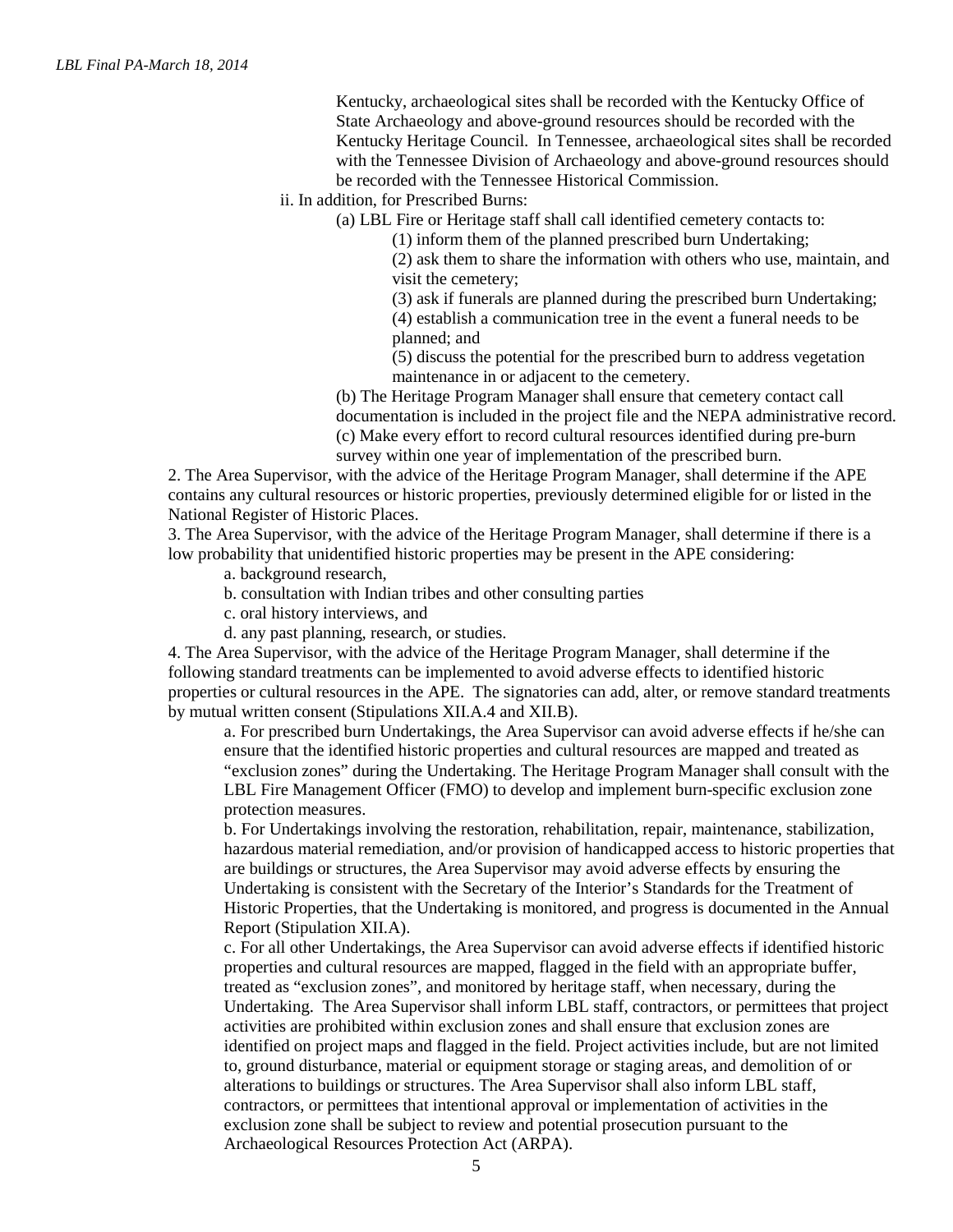The Heritage Program Manager shall ensure that exclusion zones are adequately mapped and flagged, provide appropriately trained heritage staff to act as monitors during project activities when necessary, educate on-site personnel about the exclusion zones and prohibited activities, evaluate, document the effectiveness of the standard treatments and monitoring to avoid adverse effects and make recommendations for any necessary revisions in the Annual Report (Stipulation XII.A), identify any previously unidentified cultural resources uncovered by the activities, and follow the post-review discovery procedures in Stipulation XI .

### C. Effect Findings.

The Area Supervisor, with the advice of the Heritage Program Manager, shall make an effect finding for each Undertaking. The Heritage Program Manager shall ensure that documentation of an effect finding is included in the project file and NEPA administrative record. The Area Supervisor may not approve and implement an Undertaking until an effect finding is documented as follows:

1. If no identified historic properties or cultural resources are present in the APE and the potential for unidentified historic properties in the APE is low, then the Area Supervisor, with the advice of the Heritage Program Manager, may find that the Undertaking shall not affect historic properties. 2. If the Area Supervisor finds, with the advice of the Heritage Program Manager, that a historic property or cultural resource is in the APE or there is a potential for unidentified historic properties in the APE, and he/she can commit to implementing the standard treatments to avoid adverse effects and monitoring, when necessary (Stipulation IV.B.4.c), then he/she may find that the Undertaking shall not adversely affect historic properties.

3. The Heritage Program Manager shall transmit a report documenting the finding that the Undertaking may not affect (Stipulation IV.D.1) or may not adversely affect (Stipulation IV.D.2) historic properties for review to the appropriate signatories and any other consulting parties. The report shall meet the standards in Appendix C unless revised by mutual written consent of the signatories (Stipulation XII.B.2). The reviewing signatories and consulting parties may object to the finding of no historic properties adversely affected within 15 days of receipt of the documentation. If LBL receives no objections, LBL has completed the Section 106 review process. If LBL receives objections, then LBL may shall either consult with the objecting party to resolve the objections and, if needed, follow the dispute resolution process in Stipulation XIV or continue to Stipulation IV.D.4.

4. If the Area Supervisor finds that a historic property or cultural resource may be adversely affected by an Undertaking in accordance with the criteria of adverse effect at 36 CFR § 800.5(a) or that the standard treatments to avoid adverse effects and/or necessary monitoring cannot be implemented, the Area Supervisor shall withdraw the Undertaking from the streamlined review process and complete the Section 106 process by following the procedures at 36 CFR  $\S 800.6 - 7$ .

# V. EMERGENCY UNDERTAKINGS

A. Emergency Undertakings are Undertakings which respond to a disaster or emergency declared by the President or the Governor of a State or which respond to other immediate threats to life or property as designated by the Area Supervisor.

B. Examples of disasters or emergencies which may affect LBL include, but are not limited to, a hurricane, tornado, flood, landslide, windstorm, ice storm, insect infestation, or wildfire.

B. Immediate rescue and salvage operations conducted to preserve life or property are exempt from Section 106 review (Stipulation III).

D. For all other emergency Undertakings, LBL shall follow the Emergency situations procedures at 36 CFR § 800.12(b)(2).

### VI. ONGOING IDENTIFICATION EFFORTS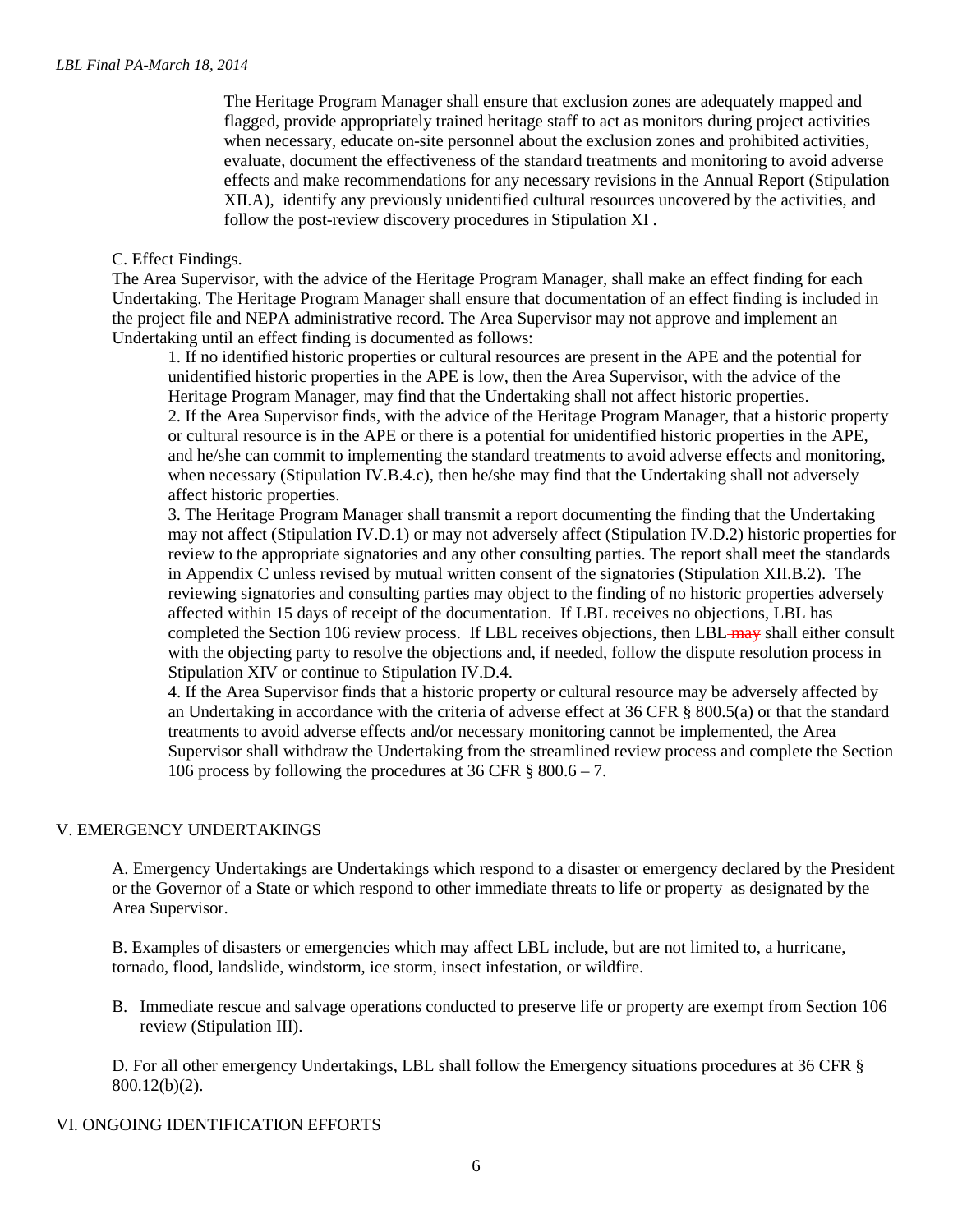#### *LBL Final PA-March 18, 2014*

LBL shall continue its efforts to survey, identify, and evaluate historic properties within LBL in accordance with the requirements of Section 110(a) of the National Historic Preservation Act and of Forest Service Manual (FSM) 2360. The LBL shall prioritize such efforts to:

A. Document and evaluate buildings, structures, and archaeological sites. Consult with the appropriate SHPO(s), Indian tribe(s), and consulting parties to determine eligibility for the National Register.

B. Assign management categories and develop management use plans for all Priority Heritage Assets (FSM 2360.5; 2362.3).

C. Update the Heritage Resource Management Plan (hereafter called the Heritage Program Plan [HPP]) for LBL and include a context for the evaluation of properties identified in LBL (see also Stipulation VII.B).

D. Update Priority Heritage Asset condition assessments on a five (5) year basis.

#### VII. LAND MANAGEMENT PLANNING

- A. Information Sharing.
	- 1. LBL shall provide the SHPOs and Indian tribes with:

a. LBL maps available at<http://www.lbl.org/VCMaps.html> or hard copy upon request. b. The 2004 LBL *Land and Resource Management Plan* (LRMP) available at [http://www.lbl.org/LRMPPlanning.html;](http://www.lbl.org/LRMPPlanning.html) existing LBL Heritage Resource Management Plan (HRMP) available at<http://www.lbl.org/Heritage.html> ; and existing LBL Fire Management Plan available at <http://www.lbl.org/NRMFireManagement.html> or hard copy upon request. c. FSM 2360 *Heritage Program Management* from *Recreation, Wilderness, and Related Resource Management* available at [www.fs.fed.us/im/directives/fsm/2300/2360.doc](http://www.fs.fed.us/im/directives/fsm/2300/2360.doc) or hard copy upon request.

2. LBL shall share Geographic Information System (GIS) data layers with interested SHPOs and Tribes subject to the confidentiality provision of Section 304 of the NHPA and 36 CFR § 800.11(c). LBL shall coordinate with the appropriate GIS data managers to ensure compatibility and to resolve data exchange issues.

## B. Plan Updates.

1. LBL shall continue consultation with the SHPOs, Indian tribes, and other consulting parties to update the existing HRMP within five (5) years of execution of this agreement.

2. Within one (1) year of the execution of this agreement, LBL shall update the Fire Management Plan to incorporate references to this agreement.

3. LBL shall incorporate references to this agreement if any updates to the LRMP are initiated during the term of this agreement.

#### VIII. TRAINING

A. The Area Supervisor shall ensure that he/she, Department Managers, and program and project planning staff at LBL maintain a working knowledge of the requirements of NHPA, the Section 106 implementing regulations at 36 CFR Part 800, the Secretary of the Interior's Standards for the Treatment of Historic Properties, and this agreement.

B. The Area Supervisor shall ensure that he/she, Department Managers, and program and project planning staff do not authorize activities within LBL with the potential to affect historic properties without meeting the terms of this agreement. The Area Supervisor shall advise LBL staff that the intentional approval and implementation of activities that adversely affect historic properties without meeting the requirements of Section 106 shall be subject to review and potential prosecution pursuant to the Archaeological Resources Protection Act (ARPA).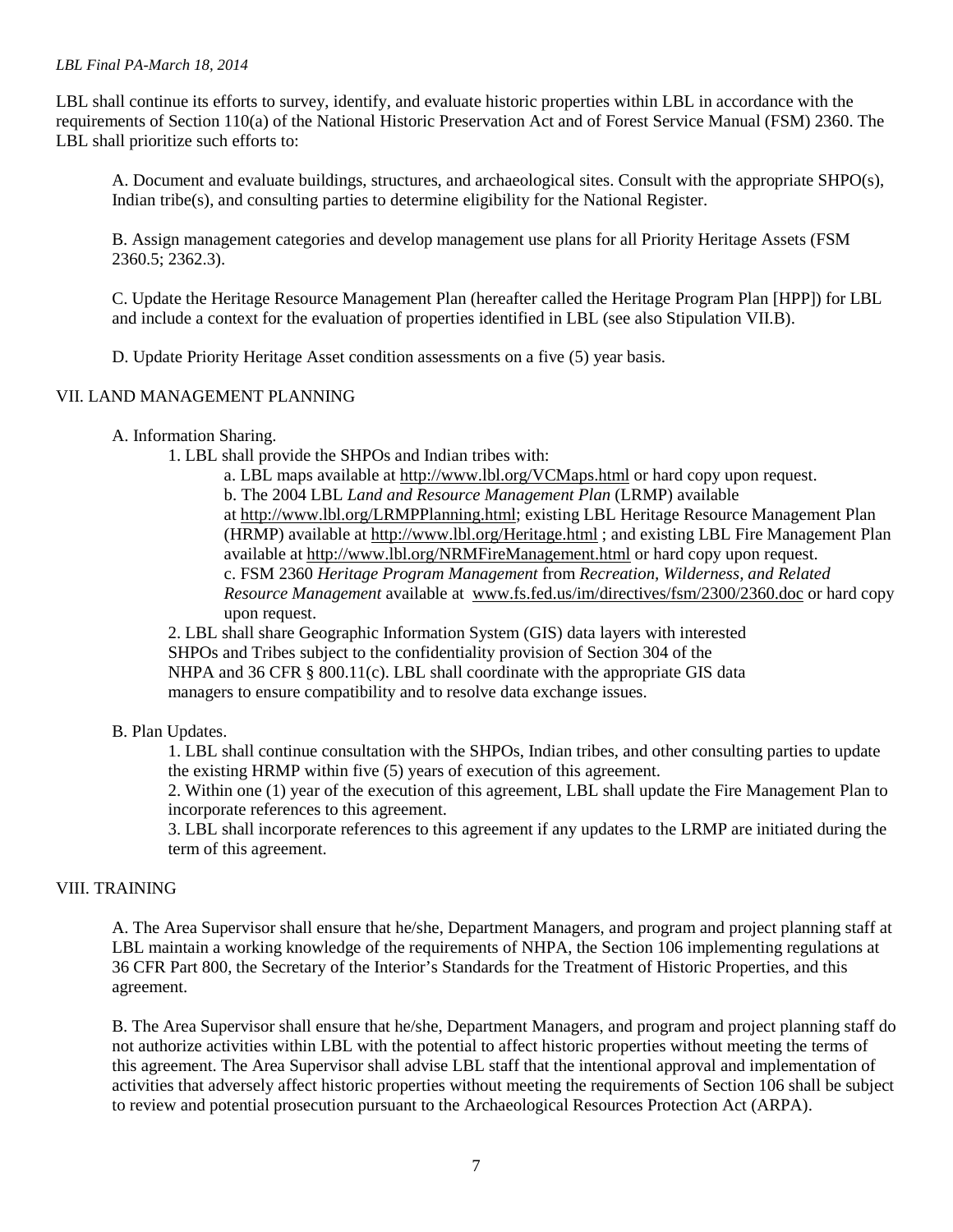## IX. CONFIDENTIALITY

In accordance with Section 304 of the NHPA and 36 CFR §800.11(c), certain information about the location, character, or ownership of a historic property may be withheld from public disclosure when such disclosure may cause a significant invasion of privacy, risk harm to the historic property, or impede the use of a traditional religious site by practitioners.

In accordance with Section 304 of the NHPA, and 36 CFR §800.11(c)(1), the FS shall contact the Secretary of the Interior and request that he determine who shall have access to the GIS data regarding prehistoric and historic period archaeological sites, for which specific consulting parties have requested access. The FS shall implement the results of the Section 304 consultation process.

## X. CURATION

LBL shall accession artifacts and store collections and associated records at LBL and in accordance with 36 CFR Part 79.

### XI. POST-REVIEW DISCOVERIES

If potential historic properties are discovered or unanticipated effects on historic properties found, LBL shall implement the procedures in 36 CFR § 800.13(b).

## XII. PERFORMANCE OF THE AGREEMENT/COMMITMENT TRACKING

A. LBL shall submit an Annual Report by March 1 to each signatory and concurring party summarizing its efforts in the previous fiscal year (October 1-September 30) under this agreement. LBL shall also post the Annual Report to its website at [www.lbl.org/Heritage.html.](http://www.lbl.org/Heritage.html) The report shall include:

1. A summary of Undertakings determined to be exempt from review (Stipulation III) in the format illustrated in Appendix D,

2. Documentation of evaluation of the effectiveness of standard treatment to avoid and monitoring carried out in the previous fiscal year.

3. Analyses of methods and lessons learned.

4. Any recommendations for revisions to the list of exempt Undertakings in Appendix D (Stipulation III.D), standard treatments to avoid (Stipulation IV.B.4), or the reporting standards in Appendix C (Stipulation IV.D.3).

5. A summary of efforts to meet the terms of this agreement for Stipulations  $V - X$ .

B. Each signatory or concurring party may provide recommendations for revisions to the list of exempt Undertakings, standard treatments to avoid, or the reporting standards and/or comments within 30 days of receipt of the Annual Report.

1. LBL shall provide copies of any received comments to signatories within 15 days of receipt.

2. LBL may update the list of exempt Undertakings, standard treatments to avoid, or reporting standards as recommended in the Annual Report if no objections are received. LBL shall provide signatories with a copy of the updated documentation and post it on its website at [www.lbl.org/Heritage.html.](http://www.lbl.org/Heritage.html)

C. Any signatory may request that LBL convene a meeting to discuss concerns regarding the implementation of this agreement at any time. LBL shall make a reasonable and good faith effort to accommodate such requests in a timely manner. Such meetings may include field visits, face-to-face conferences, and telephone meetings.

# XIII. DISPUTE RESOLUTION

Should any signatory to this agreement object at any time to any actions proposed or the manner in which the terms of this agreement are implemented, LBL shall consult with such party to resolve the objection. If LBL determines that such objection cannot be resolved, LBL shall:

A. Forward all documentation relevant to the dispute, including the LBL's proposed resolution, to the ACHP. The ACHP shall provide LBL with its advice on the resolution of the objection within thirty (30) days of receiving adequate documentation. Prior to reaching a final decision on the dispute, LBL shall prepare a written response that takes into account any timely advice or comments regarding the dispute from the ACHP, signatories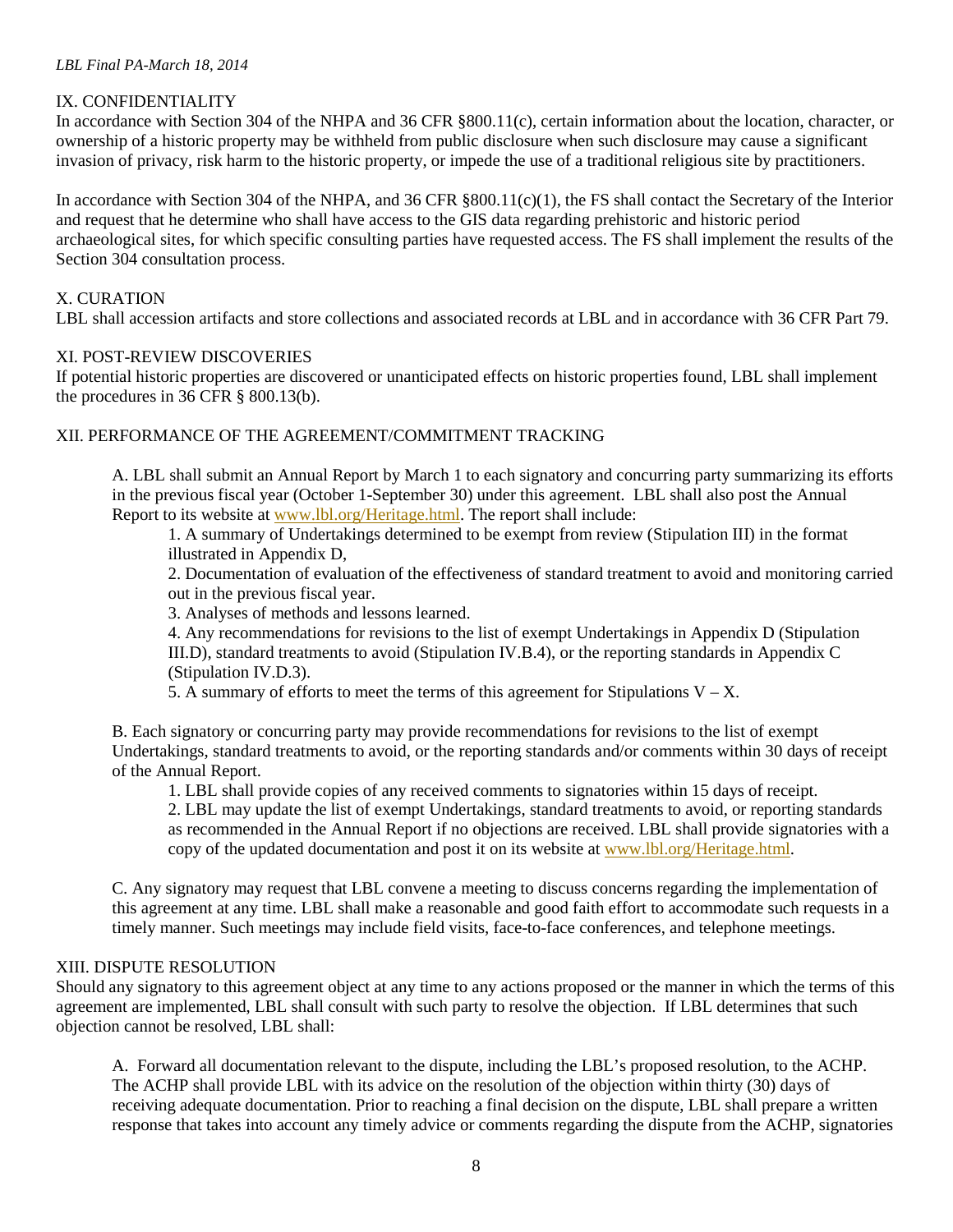and concurring parties, and provide them with a copy of this written response. LBL shall then proceed according to its final decision.

B. If the ACHP does not provide its advice regarding the dispute within the thirty (30) days, LBL may make a final decision on the dispute and proceed accordingly. Prior to reaching such a final decision, LBL shall prepare a written response that takes into account any timely comments regarding the dispute from the signatories and concurring parties to the agreement, and provide them and the ACHP with a copy of such written response.

C. LBL's responsibility to carry out all other terms of this agreement that are not the subject of the dispute remain unchanged.

D. Concurring party objections concerning the manner in which the terms of this agreement are implemented should be submitted to LBL for consideration and resolution.

## XIV. AMENDMENTS

This agreement may be amended when such an amendment is agreed to in writing by all signatories. The amendment shall be effective on the date a copy signed by all of the signatories is filed with the ACHP.

#### XV. TERMINATION

If any signatory to this agreement determines that its terms shall not or cannot be carried out, that party shall immediately consult with the other parties to attempt to develop an amendment per Stipulation XIV, above. If within thirty (30) days an amendment cannot be reached, any signatory may terminate the agreement upon written notification to the other signatories.

Once the agreement is terminated, the Forest Service shall meet the requirements of the Section 106 review process defined in 36 CFR § 800.3 – 7 for each Undertaking at the LBL.

### XVI. DURATION

This Programmatic Agreement shall be in full force and effect for 10 years from the date it is ratified by the signatories. In the six-month period prior to the expiration of the Programmatic Agreement, the signatories shall consult to consider amendments to the PA, renewal, or development of a new PA.

In the event that the agreement expires, LBL shall comply with the regulations contained in 36 CFR Part 800.

Execution of this agreement by the Forest Service, Kentucky SHPO, Tennessee SHPO, and the ACHP and implementation of its terms evidence that the Forest Service has taken into account the effects of its Undertakings at LBL on historic properties and afforded the ACHP an opportunity to comment.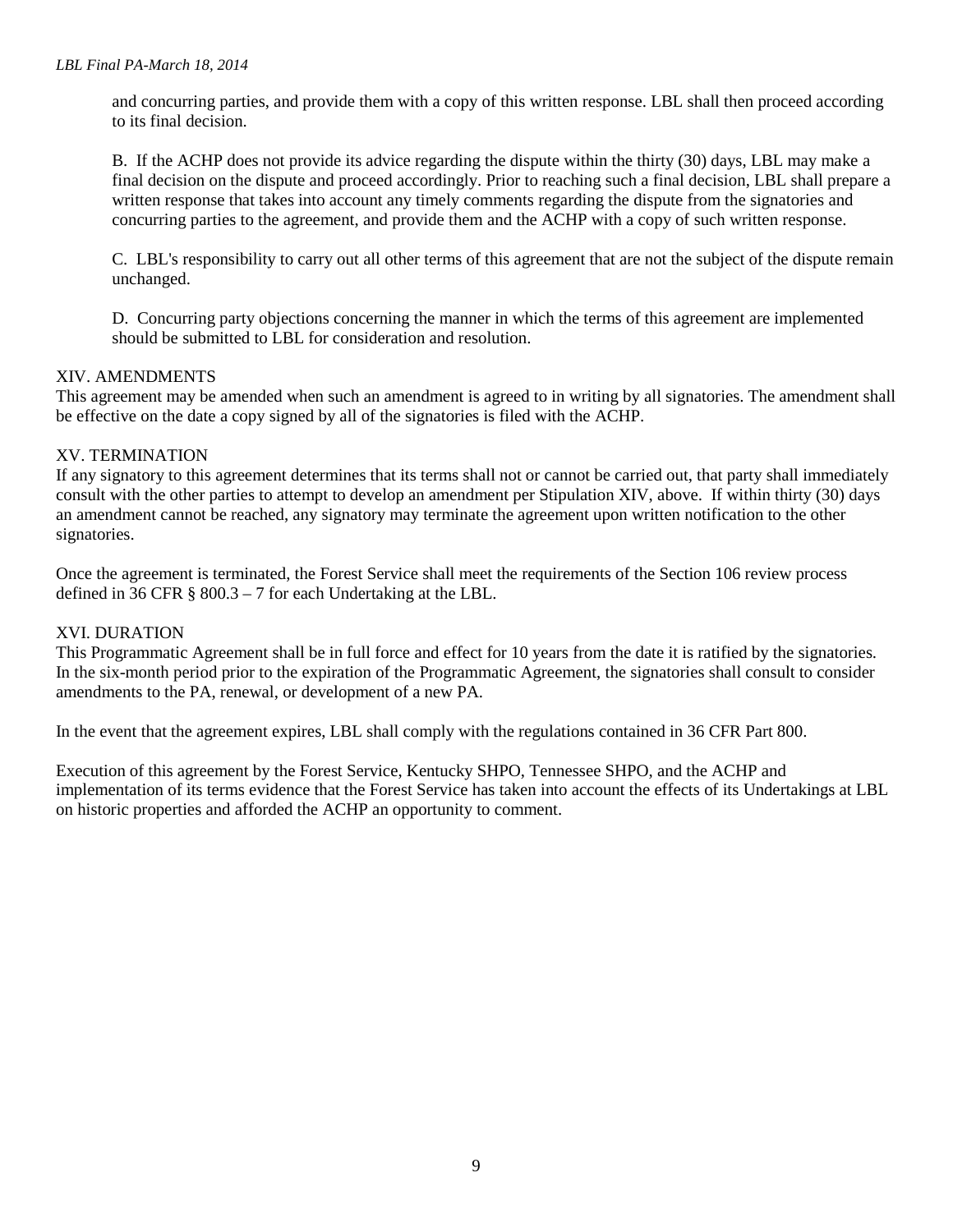## **SIGNATORIES:**

# **USDA FOREST SERVICE LAND BETWEEN THE LAKES NATIONAL RECREATION AREA**

| Tina Tilley                                                               | <b>DATE</b> |  |
|---------------------------------------------------------------------------|-------------|--|
| Area Supervisor                                                           |             |  |
| KENTUCKY HERITAGE COUNCIL                                                 |             |  |
| Craig A. Potts<br>Kentucky State Historic Preservation Officer            | <b>DATE</b> |  |
| TENNESSEE HISTORICAL COMMISSION                                           |             |  |
| E. Patrick Mcintyre, Jr.<br>Tennessee State Historic Preservation Officer | <b>DATE</b> |  |
| <b>ADVISORY COUNCIL ON HISTORIC PRESERVATION</b>                          |             |  |
|                                                                           |             |  |
| John M. Fowler<br><b>Executive Director</b>                               | <b>DATE</b> |  |
| <b>EASTERN BAND OF CHEROKEE INDIANS</b>                                   |             |  |
| Michell Hicks<br>Principal Chief                                          | <b>DATE</b> |  |
| <b>EASTERN SHAWNEE TRIBE OF OKLAHOMA</b>                                  |             |  |
| Glenna J. Wallace<br>Principal Chief                                      | <b>DATE</b> |  |
|                                                                           |             |  |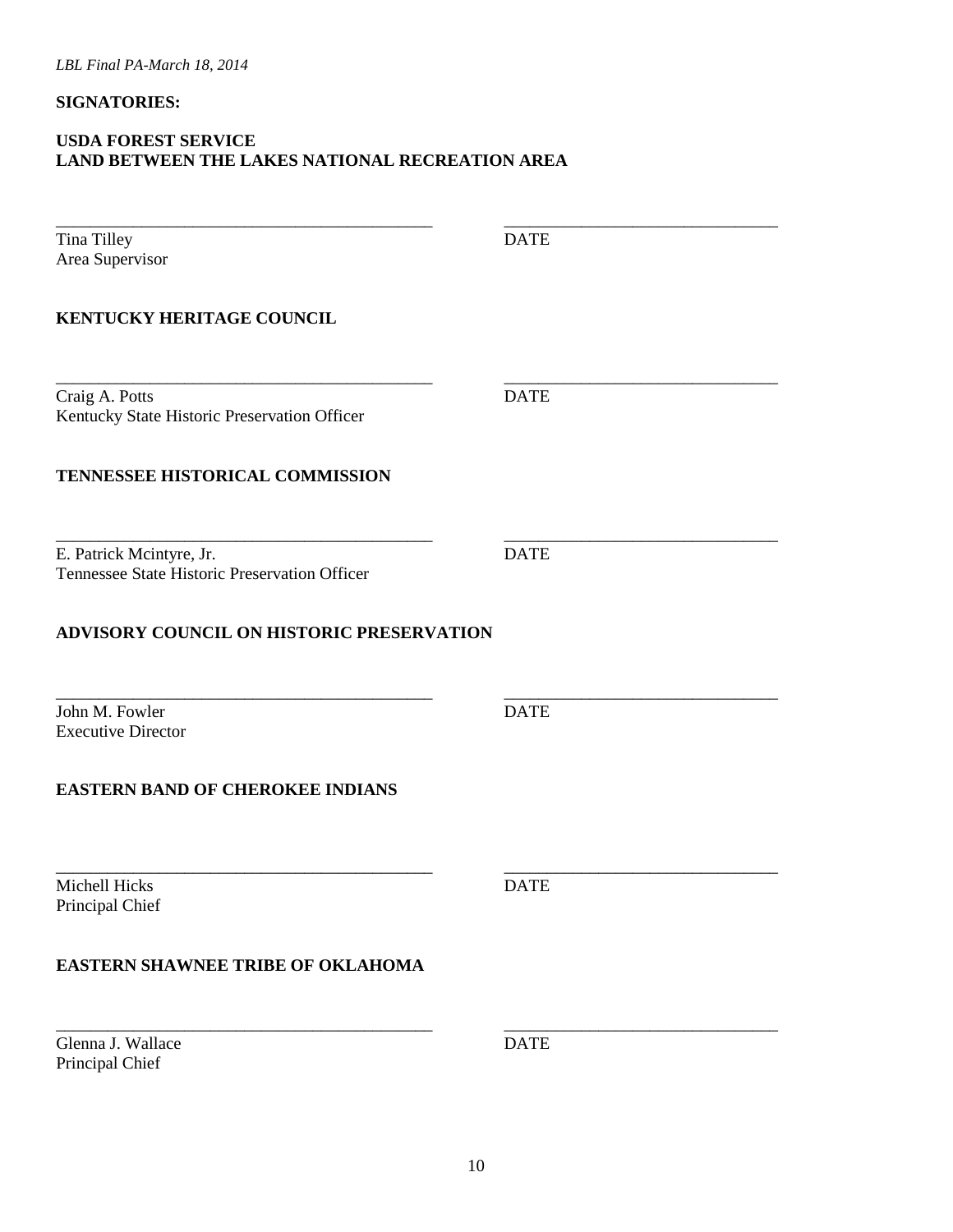## **CONCURRING PARTIES**

#### **NATIONAL PARK SERVICE FORT DONELSON NATIONAL BATTLEFIELD**

Brian McCutchen DATE Superintendent

\_\_\_\_\_\_\_\_\_\_\_\_\_\_\_\_\_\_\_\_\_\_\_\_\_\_\_\_\_\_\_\_\_\_\_\_\_\_\_\_\_\_\_\_ \_\_\_\_\_\_\_\_\_\_\_\_\_\_\_\_\_\_\_\_\_\_\_\_\_\_\_\_\_\_\_\_

# **ABSENTEE-SHAWNEE TRIBE OF INDIANS IN OKLAHOMA**

Edwina Butler-Wolfe DATE Governor

# **CHEROKEE NATION OF OKLAHOMA**

Bill John Baker DATE Principal Chief

#### **CHICKASAW NATION**

*Nothing contained in this Agreement shall be construed to waive the sovereign rights of the Chickasaw Nation, its officers, employees, or agents*

\_\_\_\_\_\_\_\_\_\_\_\_\_\_\_\_\_\_\_\_\_\_\_\_\_\_\_\_\_\_\_\_\_\_\_\_\_\_\_\_\_\_\_\_ \_\_\_\_\_\_\_\_\_\_\_\_\_\_\_\_\_\_\_\_\_\_\_\_\_\_\_\_\_\_\_\_

\_\_\_\_\_\_\_\_\_\_\_\_\_\_\_\_\_\_\_\_\_\_\_\_\_\_\_\_\_\_\_\_\_\_\_\_\_\_\_\_\_\_\_\_ \_\_\_\_\_\_\_\_\_\_\_\_\_\_\_\_\_\_\_\_\_\_\_\_\_\_\_\_\_\_\_\_

\_\_\_\_\_\_\_\_\_\_\_\_\_\_\_\_\_\_\_\_\_\_\_\_\_\_\_\_\_\_\_\_\_\_\_\_\_\_\_\_\_\_\_\_ \_\_\_\_\_\_\_\_\_\_\_\_\_\_\_\_\_\_\_\_\_\_\_\_\_\_\_\_\_\_\_\_

\_\_\_\_\_\_\_\_\_\_\_\_\_\_\_\_\_\_\_\_\_\_\_\_\_\_\_\_\_\_\_\_\_\_\_\_\_\_\_\_\_\_\_\_ \_\_\_\_\_\_\_\_\_\_\_\_\_\_\_\_\_\_\_\_\_\_\_\_\_\_\_\_\_\_\_\_

\_\_\_\_\_\_\_\_\_\_\_\_\_\_\_\_\_\_\_\_\_\_\_\_\_\_\_\_\_\_\_\_\_\_\_\_\_\_\_\_\_\_\_\_ \_\_\_\_\_\_\_\_\_\_\_\_\_\_\_\_\_\_\_\_\_\_\_\_\_\_\_\_\_\_\_\_ Bill Anoatubby DATE Governor

### **UNITED KEETOOWAH BAND OF CHEROKEE INDIANS**

George Wickliffe DATE Principal Chief

#### **BETWEEN THE RIVERS, INC.**

David Nickell **DATE** President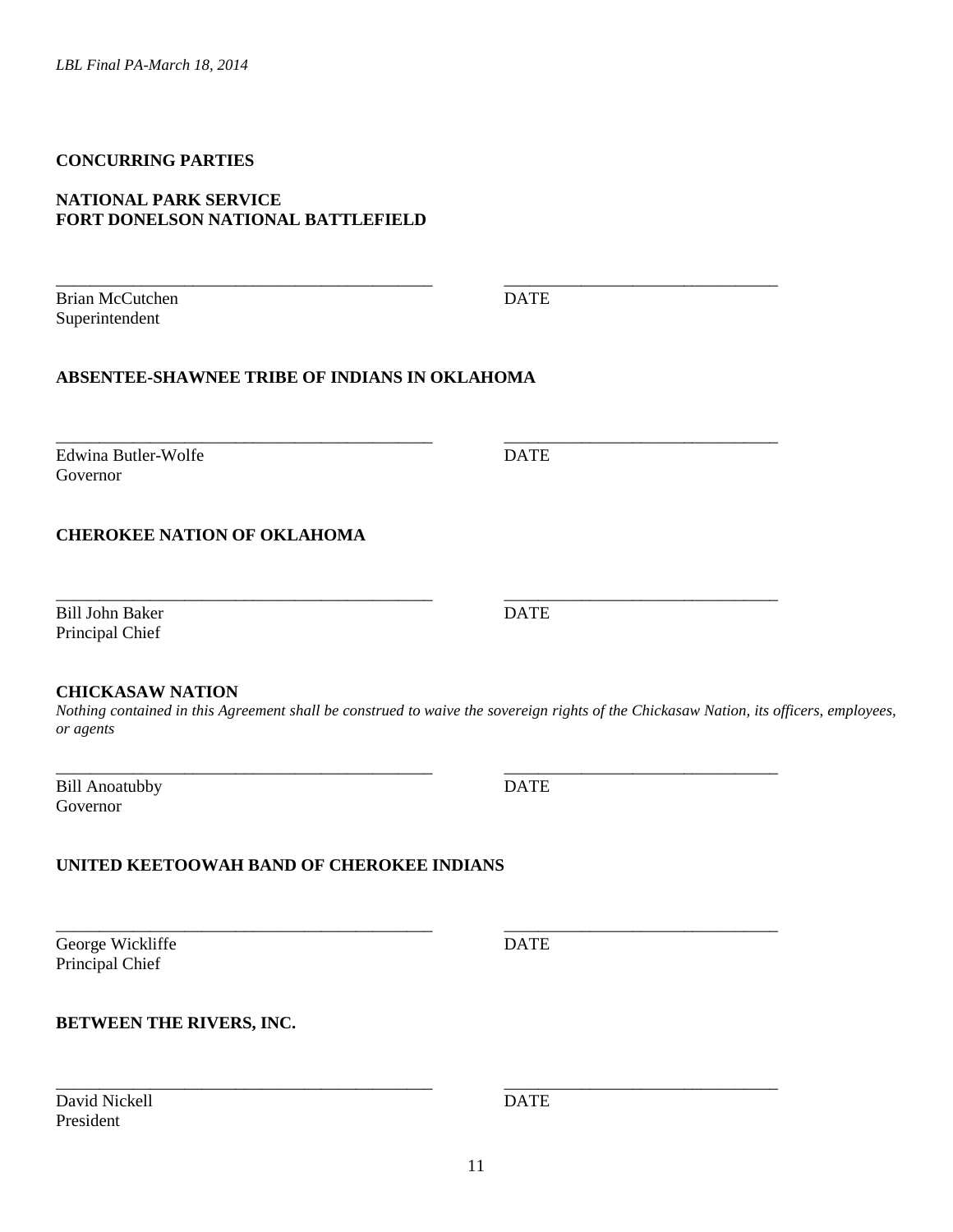# **BETWEEN THE RIVERS PRESERVATION ORGANIZATION, INC.**

| Lynn Lancaster<br>President         |             | <b>DATE</b> |
|-------------------------------------|-------------|-------------|
| TRIGG COUNTY HISTORICAL SOCIETY     |             |             |
| David Shore<br>President            | <b>DATE</b> |             |
| LYON COUNTY, KENTUCKY               |             |             |
| Wade White<br>Judge Executive       |             | <b>DATE</b> |
| TRIGG COUNTY, KENTUCKY              |             |             |
| Hollis Alexander<br>Judge Executive |             | <b>DATE</b> |
| STEWART COUNTY, TENNESSEE           |             |             |
| <b>Rick Joiner</b><br>Mayor         |             | <b>DATE</b> |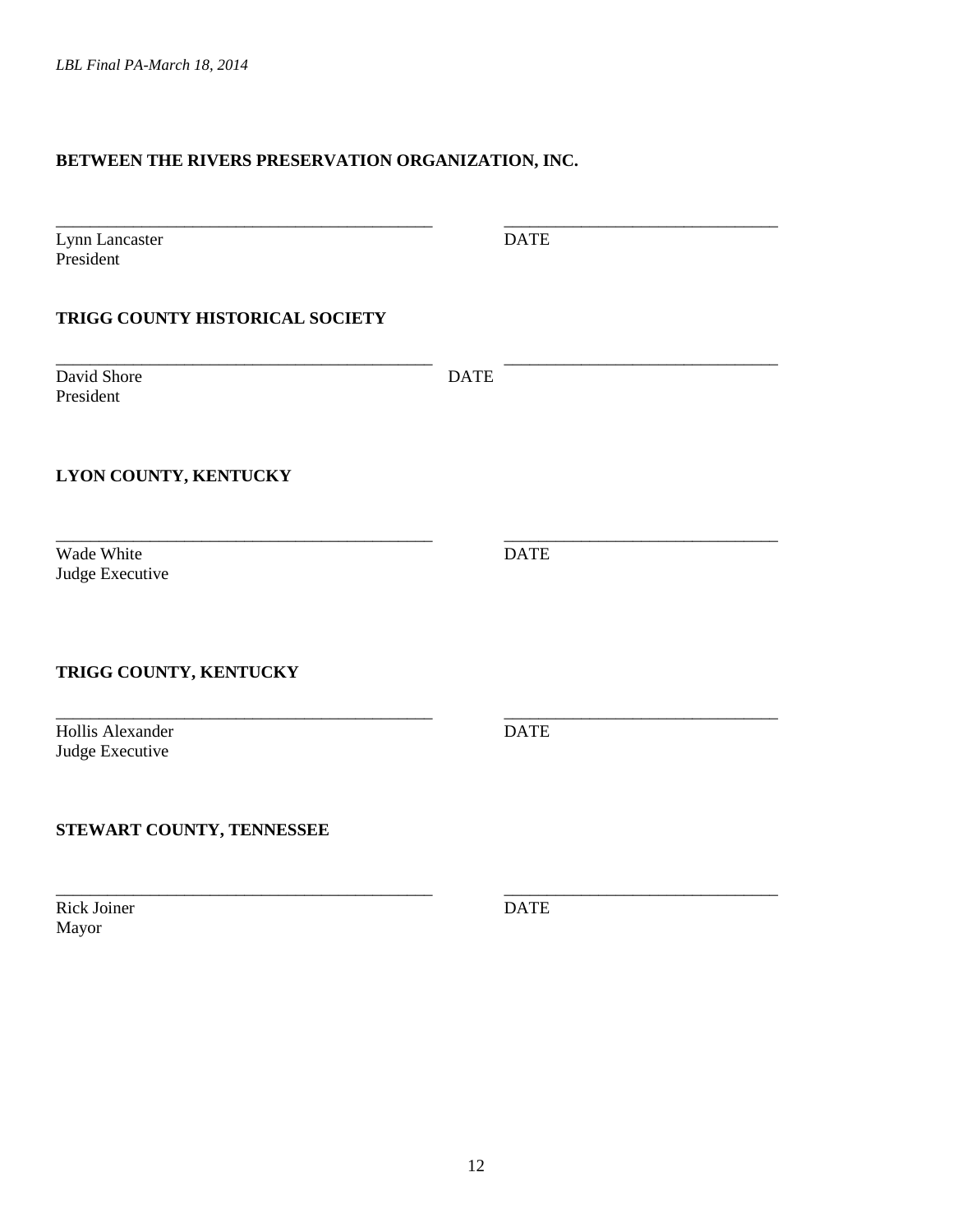# **APPENDIX A: SUMMARY OF HISTORIC PROPERTIES AT LBL**

In 2006, LBL had approximately 114 known and recorded sites, including 3 National Register properties. Since that time, Forest Service management began implementing systematic compliance with Section 106 regulations of the National Historic Preservation Act of 1966, as amended (NHPA) and developing a comprehensive heritage program to meet Section 110 land managing responsibilities as stewards of some of our nation's cultural resources.

Systematic investigations have resulted in the identification of physical evidence (often substantiated by archival documents in the case of historic sites) for 2320 cultural resource sites:

- 139 Prehistoric Sites
- 2181 Historic Sites

Three of LBL's cultural resources sites are listed on the National Register of Historic Places: Center Furnace, Great Western Furnace, and Ft. Henry. Since the nomination forms were completed in the 1970s by the former land manager, Tennessee Valley Authority (TVA), standards for National Register site documentation have changed and updates of the nominations are needed. In particular, the boundaries for the properties need to be defined and expanded. Based on our increased knowledge the three properties need to be recorded as historic districts with contributing and non-contributing features identified.

The US Forest Service has designated Priority Heritage Assets (PHAs) as those heritage assets that are, or should be, actively maintained. To date, LBL has designated the following 6 sites as PHAs: Center Furnace, Great Western Furnace, Ft. Henry Civil War site, St. Stephen Church and Cemetery, Will Flora Historic Cabin, and Chinese Cemetery.

However, many sites have not yet been officially recorded. For example, of the 2320 known sites at LBL only 507 have been officially recorded. Known historic sites such as the Cleo Griffin house, CCC-era structures and features including two of LBL's remaining fire towers, Empire Farm, Star Lime Works Historic District, over 260 cemeteries and prehistoric sites including hunting camps, villages, mounds, agricultural sites, and stone box grave sites all need to be recorded and may also be designated as PHAs. Additional work includes the need to not only identify whether LBL contains any traditional cultural properties, sacred sites, cultural landscapes, or historic districts but record any known or identified during survey such as the Star Lime Works Historic District.

As baseline site recording progresses, historic themes and contexts will be better understood and can be developed to help establish a framework for evaluating and nominating sites to the National Register.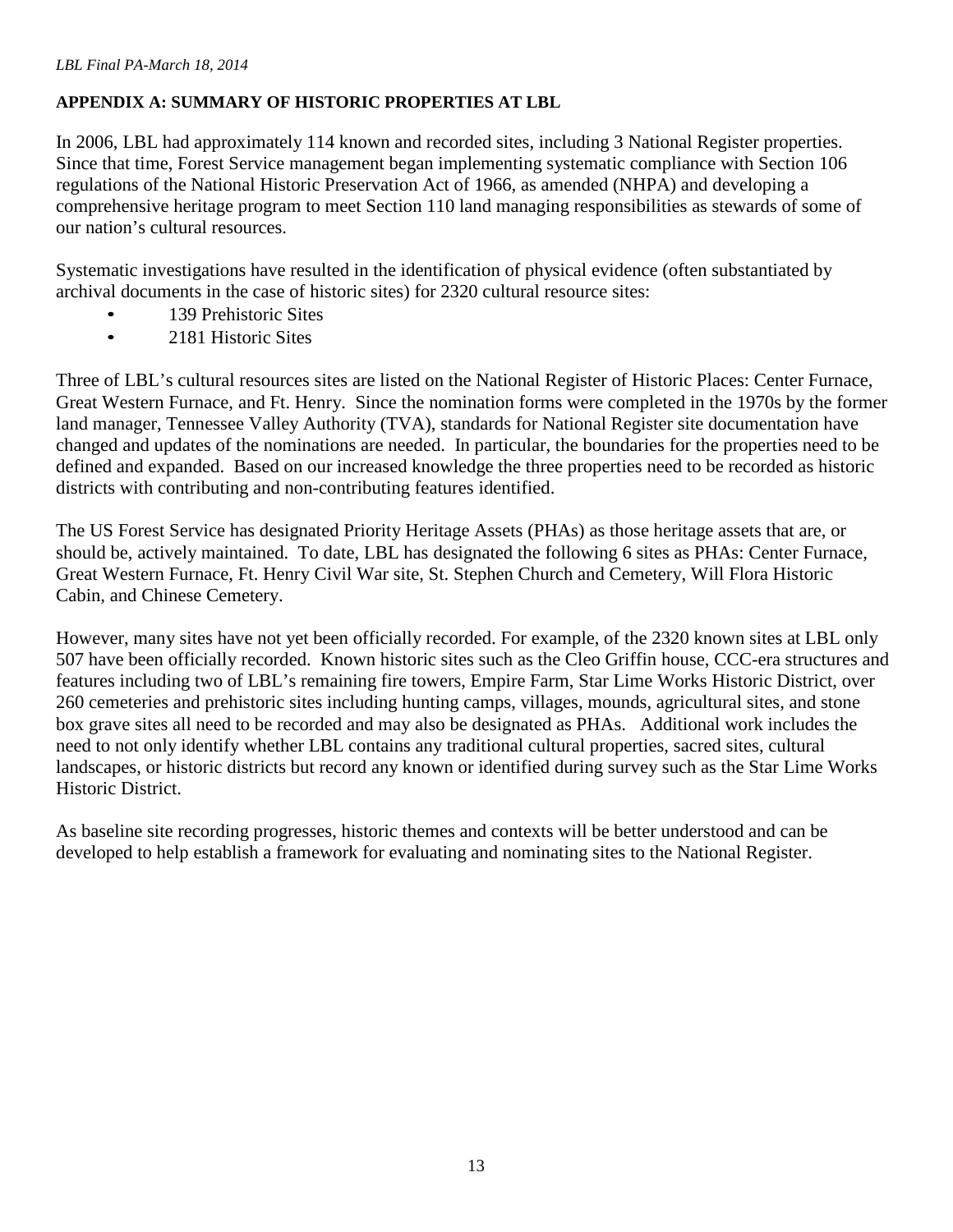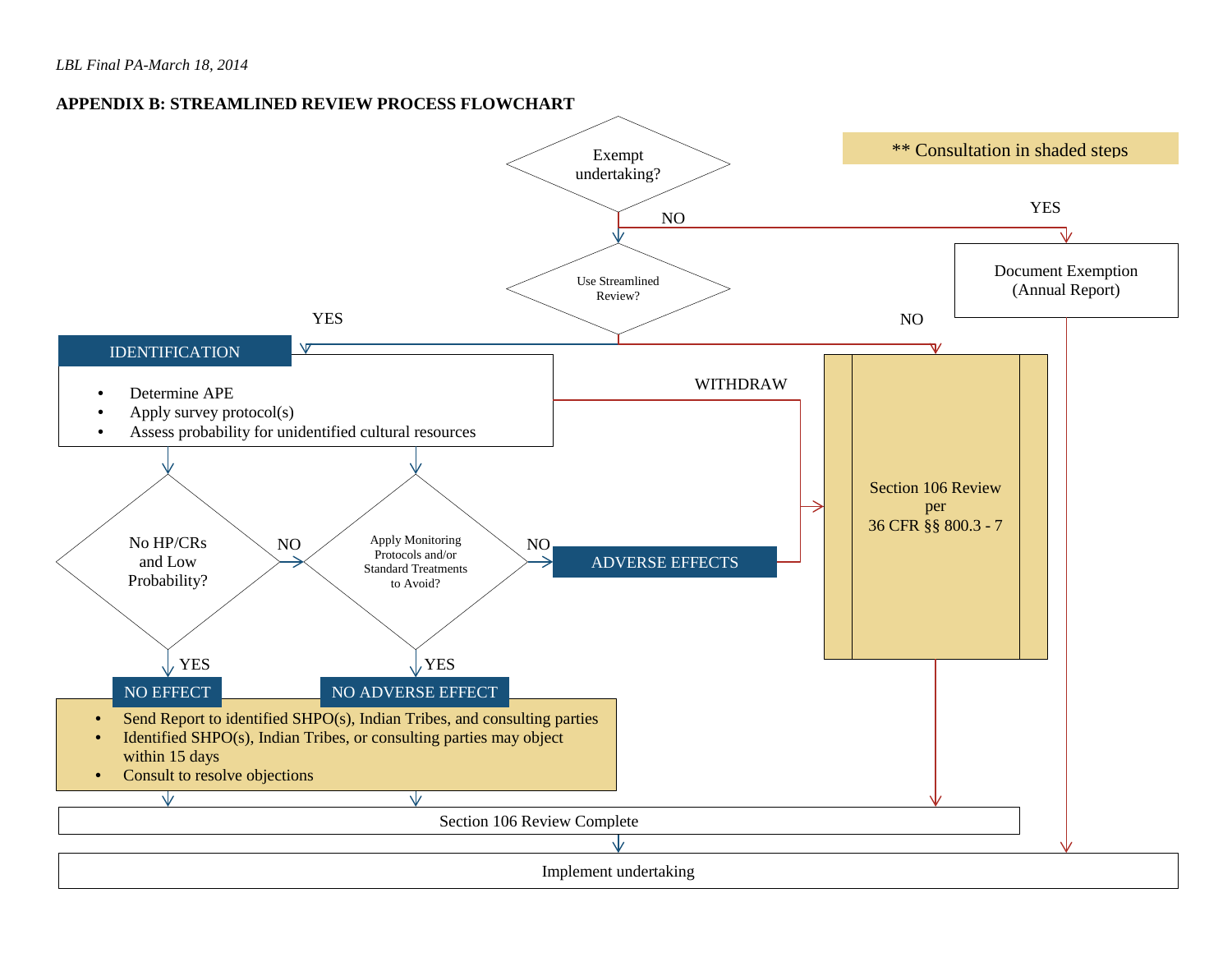## **APPENDIX C: FINDING OF NO EFFECT OR NO ADVERSE EFFECT REPORT STANDARDS**

In accordance with Stipulation IV.D.3., the Heritage Program Manager shall submit LBL's finding of no effect or no adverse effect made in the streamlined review process to the appropriate SHPO or SHPOs, Indian tribes, and any identified consulting party along with a report to substantiate the finding for 15-day review. The Heritage Program Manager shall ensure that the report meets the following standards: a. The report shall include:

- 1. Title page with title, author, date, and any identifying project numbers.
- 2. Table of Contents
- 3. List of Figures
- 4. Report Abstract
- 5. Introduction to the Project and APE including project description, size of project area (in acres), definition of APE, and color illustration of APE on 7.5 minute USGS topographic quadrangle map.
- 6. A table summary of previous investigations and known cultural resources within and adjacent to the APE.
- 7. A description of the field methods used.
- 8. A summary of the finding, its basis, a description of standard treatments to avoid adverse effects and/or any necessary monitoring, if warranted.
- c. The report is expected to be 5 or 6 pages in length.

d. Reports will be submitted either by mailed hard copy or electronically as requested by recipients. The Heritage Program Manager will send an email to provide advance notice to hard copy recipients that a report has been mailed. The 15-day review period for a mailed report will commence upon receipt of the hard copy.